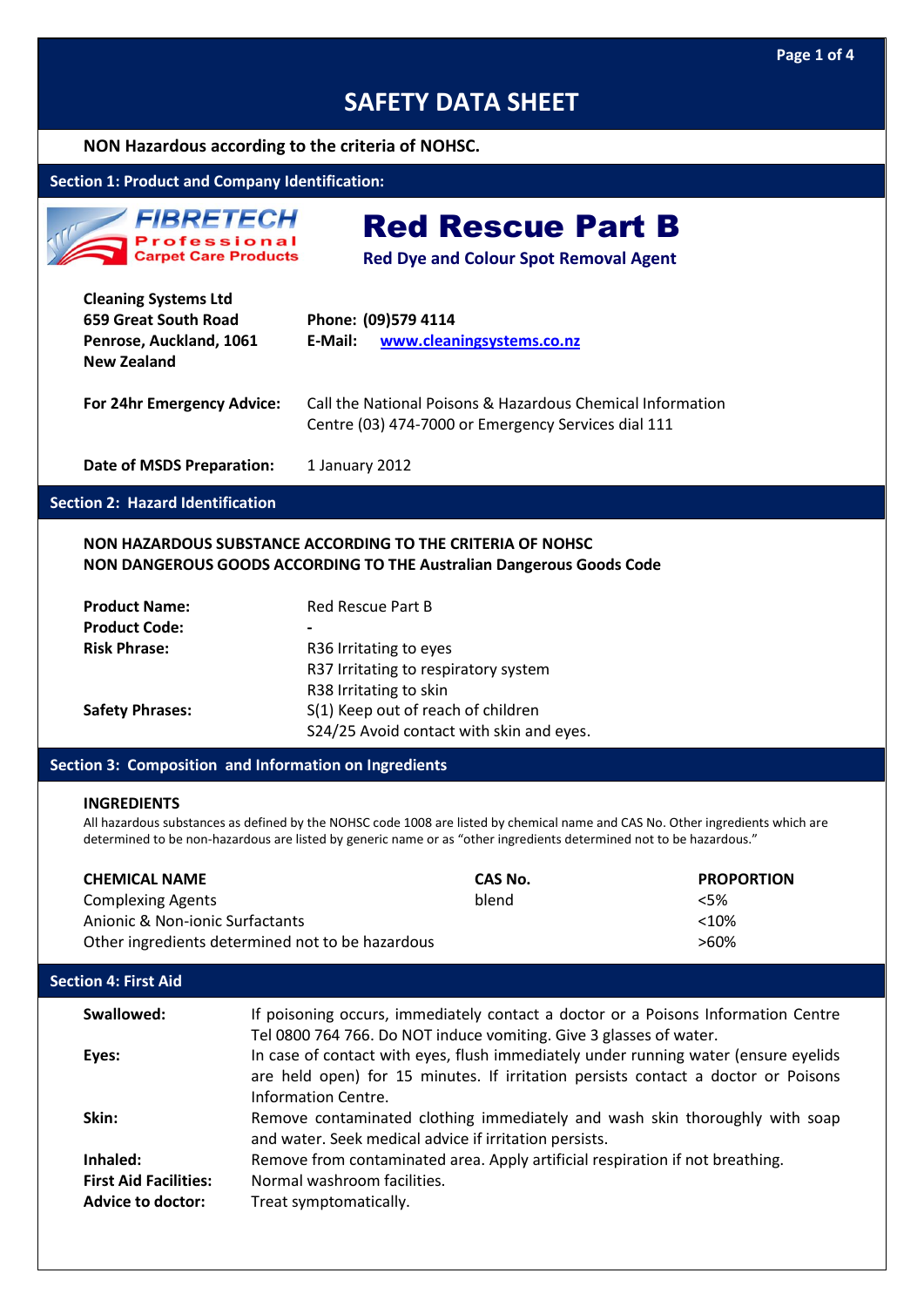| <b>Section 5: Fire Fighting Measures</b>                    |                                                                                                                                                                                                                                                                                                                                                                            |
|-------------------------------------------------------------|----------------------------------------------------------------------------------------------------------------------------------------------------------------------------------------------------------------------------------------------------------------------------------------------------------------------------------------------------------------------------|
| Flammability:                                               | Not flammable or combustible.<br>Fire/Explosion Hazard: Use dry chemical, foam or water fog. Wear full body protective clothing with self-<br>contained breathing apparatus (SCBA) and protective gloves. Prevent by any means<br>available to prevent any spillage entering a watercourse.                                                                                |
| <b>Hazardous Combustion Products:</b>                       | None known                                                                                                                                                                                                                                                                                                                                                                 |
| <b>Section 6: Accidental Release Measures</b>               |                                                                                                                                                                                                                                                                                                                                                                            |
| <b>Spills and Disposals:</b>                                | Large Spills - Absorb on sand, dirt, vermiculite or similar absorbent material. Place<br>into labeled drums and dispose of according to local government regulations.<br>Immediately notify emergency services (Police or Fire Brigade) if the spill is too large<br>for you to safely and effectively handle.<br>Small Spills - Flush away with copious amounts of water. |
| <b>Personal Protective Equipment:</b>                       | Refer to Section 8 of this MSDS for PPE required.                                                                                                                                                                                                                                                                                                                          |
| <b>Section 7: Safe Handling Information</b>                 |                                                                                                                                                                                                                                                                                                                                                                            |
|                                                             |                                                                                                                                                                                                                                                                                                                                                                            |
| <b>Storage &amp; Transport:</b>                             | Store in a cool place and out of direct sunlight. Keep container sealed when not in<br>use. Store locked up and out of reach of children. Only store in the original container<br>as supplied by the manufacturer.                                                                                                                                                         |
| Handling:                                                   | Always use recommended Personal Protective Equipment (see section 8 of this<br>MSDS). Do not mix with any other chemical unless expressly recommended by the<br>manufacturer.                                                                                                                                                                                              |
| <b>Section 8: Exposure Controls and Personal Protection</b> |                                                                                                                                                                                                                                                                                                                                                                            |
| <b>Exposure Standards:</b><br><b>Engineering Controls:</b>  | No exposure standards have been assigned to this product.<br>Maintain adequate ventilation at all times. In most circumstances natural ventilation<br>systems are adequate unless the material is heated, reacted or otherwise changed in<br>some type of chemical reaction, then the use of a local exhaust ventilation system is<br>recommended.                         |
| <b>Personal Protection Equipment:</b>                       |                                                                                                                                                                                                                                                                                                                                                                            |
|                                                             | Gloves - Use NBR or vinyl gloves.<br>Goggles - Not normally required. If eye contact is likely then use chemical goggles.<br>Respiratory Protection - Not normally required. If used in confined spaces, select<br>and use respirators in accordance with AS/NZS 1715/1716. The use of half-face P1<br>(dust/mist) respirator with replaceable filters is recommended.     |
| <b>Section 9: Physical and Chemical Properties</b>          |                                                                                                                                                                                                                                                                                                                                                                            |
| Appearance:                                                 | Clear, colourless liquid with mild odour.                                                                                                                                                                                                                                                                                                                                  |
| <b>Boiling Point:</b>                                       | $100^{\circ}$ C                                                                                                                                                                                                                                                                                                                                                            |
| <b>Vapour Pressure:</b>                                     | Not available                                                                                                                                                                                                                                                                                                                                                              |
| <b>Specific Gravity:</b>                                    | 1.00                                                                                                                                                                                                                                                                                                                                                                       |
| <b>Flashpoint:</b><br><b>Flammability Limits:</b>           | Not flammable<br>Not flammable                                                                                                                                                                                                                                                                                                                                             |
| <b>Solubility in Water:</b>                                 | Completely soluble                                                                                                                                                                                                                                                                                                                                                         |
| <b>OTHER PROPERTIES</b>                                     |                                                                                                                                                                                                                                                                                                                                                                            |
| <b>Corrosiveness:</b>                                       | Not corrosive.                                                                                                                                                                                                                                                                                                                                                             |
| <b>Reactivity:</b>                                          | Not reactive.                                                                                                                                                                                                                                                                                                                                                              |

**pH:** 10,5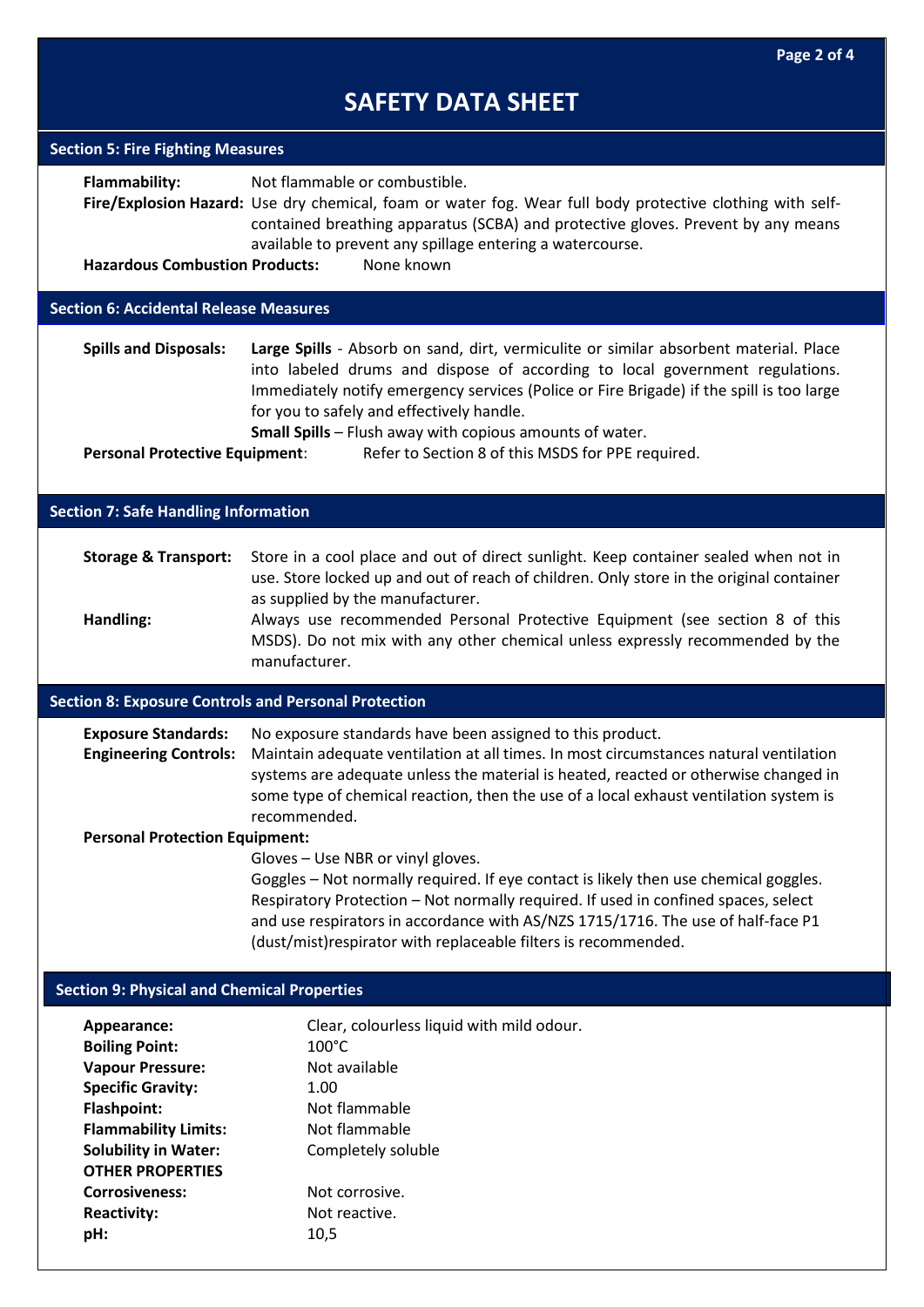#### **Section 10: Stability and Reactivity**

| Stability:                               | Stable under normal conditions of use. |
|------------------------------------------|----------------------------------------|
| <b>Hazardous Decomposition Products:</b> | Non known.                             |
| <b>Hazardous Polymerization:</b>         | Will not occur.                        |
| Incompatibilities:                       | Strong acids.                          |
| <b>Conditions to avoid:</b>              | Incompatibilities.                     |
|                                          |                                        |

## **Section 11: Toxicological Information**

| <b>HEALTH EFFECTS</b><br><b>ACUTE</b> |                                                                                                                                                                                                                                                                                           |
|---------------------------------------|-------------------------------------------------------------------------------------------------------------------------------------------------------------------------------------------------------------------------------------------------------------------------------------------|
| Swallowed:                            | May cause irritation to mouth, throat and stomach with effects including mucous build-up,<br>irritation to the tongue and lips and pains in the stomach, which may lead to nausea,<br>vomiting and diarrhea.                                                                              |
| Eye:                                  | Will cause irritation to the eyes with effects including: tearing, pain, and temporary blurred<br>vision.                                                                                                                                                                                 |
| Skin:<br>Inhaled:                     | May cause irritation to the skin, with effects including; redness, itching and drying/defatting.<br>Mists from the product may cause irritation to the nose, throat and respiratory system with<br>effects including; coughing, discomfort, breathing difficulty and shortness of breath. |
| <b>CHRONIC</b>                        | Prolonged or repeated skin contact may lead to dermatitis.                                                                                                                                                                                                                                |

**Toxicological Information:** There is no toxicological information for the product **Red Rescue Part B.**

## **Section 12: Ecological Information**

**Ecological Information:** There is no ecological information for the product **Red Rescue Part B.**

#### **Section 13: Disposal Considerations**

**Disposal Methods:** Recycle all plastic containers using suitable local council recycling facilities. Rinse out the container with clear water. Avoid tipping product directly into the sewer system.

#### **Section 14: Transport Information**

**Red Rescue Part B** is not classified as a Dangerous Good for transport or storage.

| <b>UN Number:</b>            | Not allocated |
|------------------------------|---------------|
| <b>Dangerous Goods Class</b> |               |
| and Subsidiary Risk:         | Not allocated |
| <b>Proper Shipping Name:</b> | Not allocated |
| <b>Hazchem Code:</b>         | Not allocated |
| <b>Poisons Schedule No:</b>  | Not allocated |